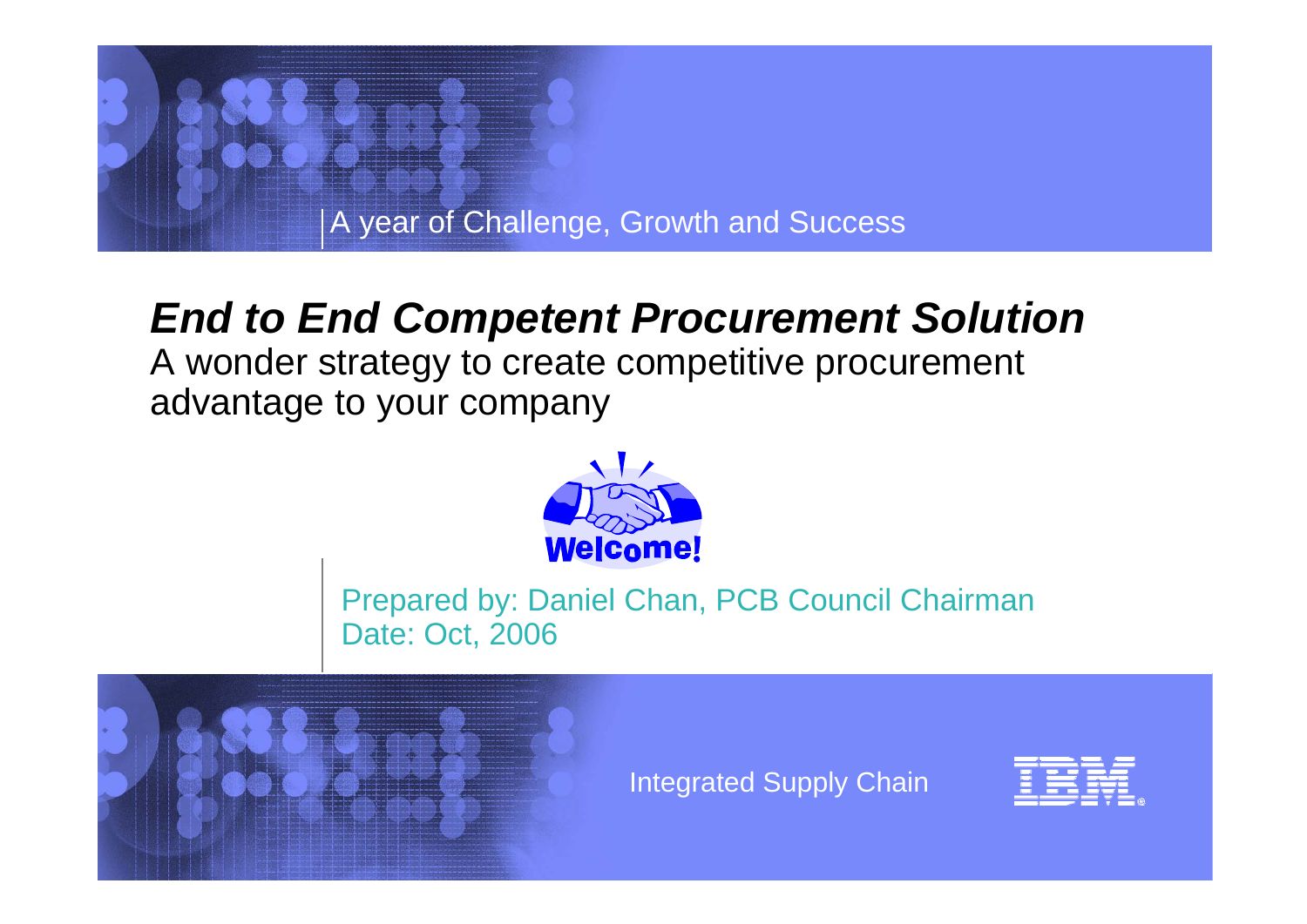

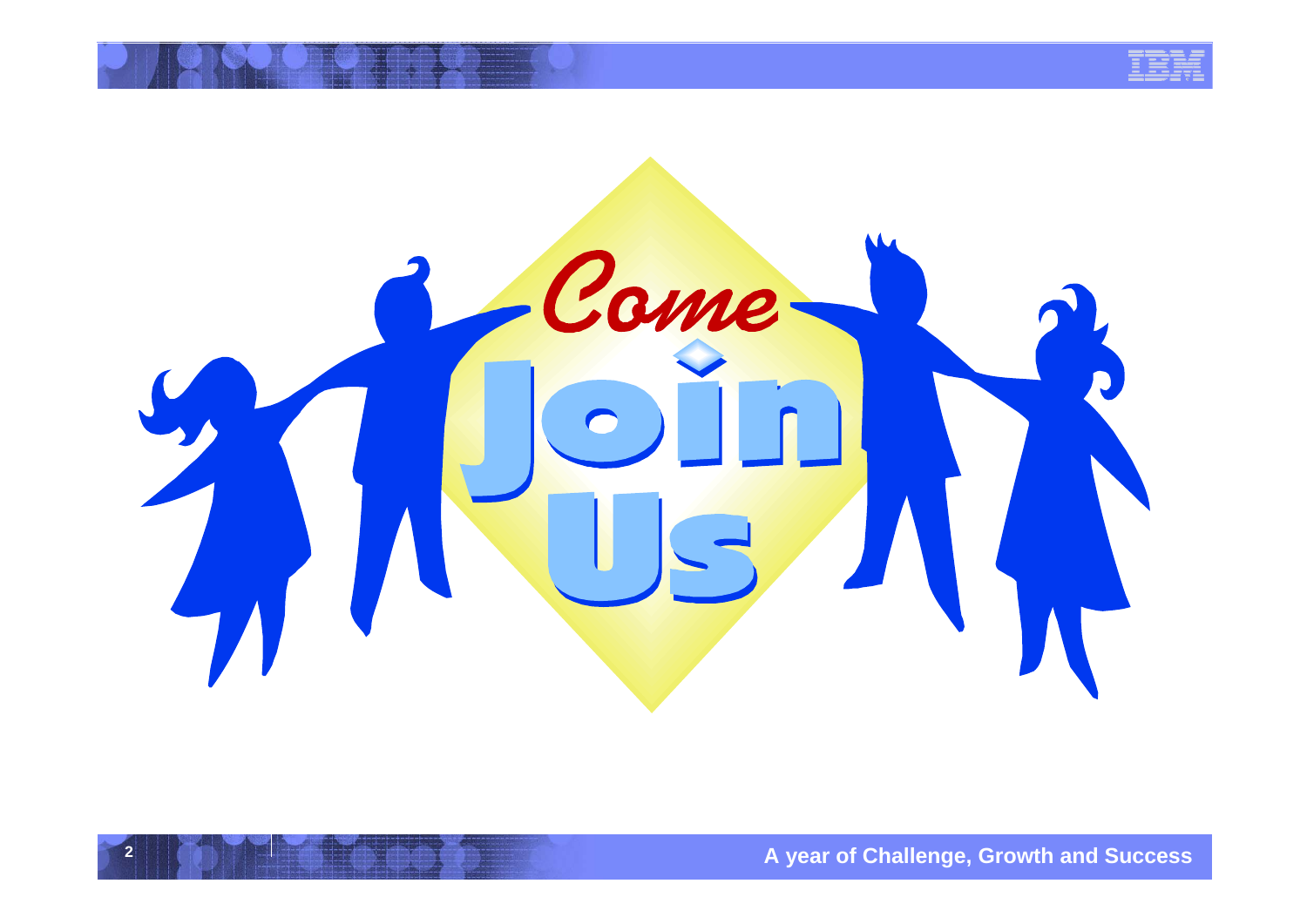

# **Content**

- $\checkmark$  IBM, an on demand business solution company
- 9Exhibit of IBM PCB Council
- Why is an end to end procurement solution needed?
- $\checkmark$  Key attributes to create an end to end competent procurement **Solution**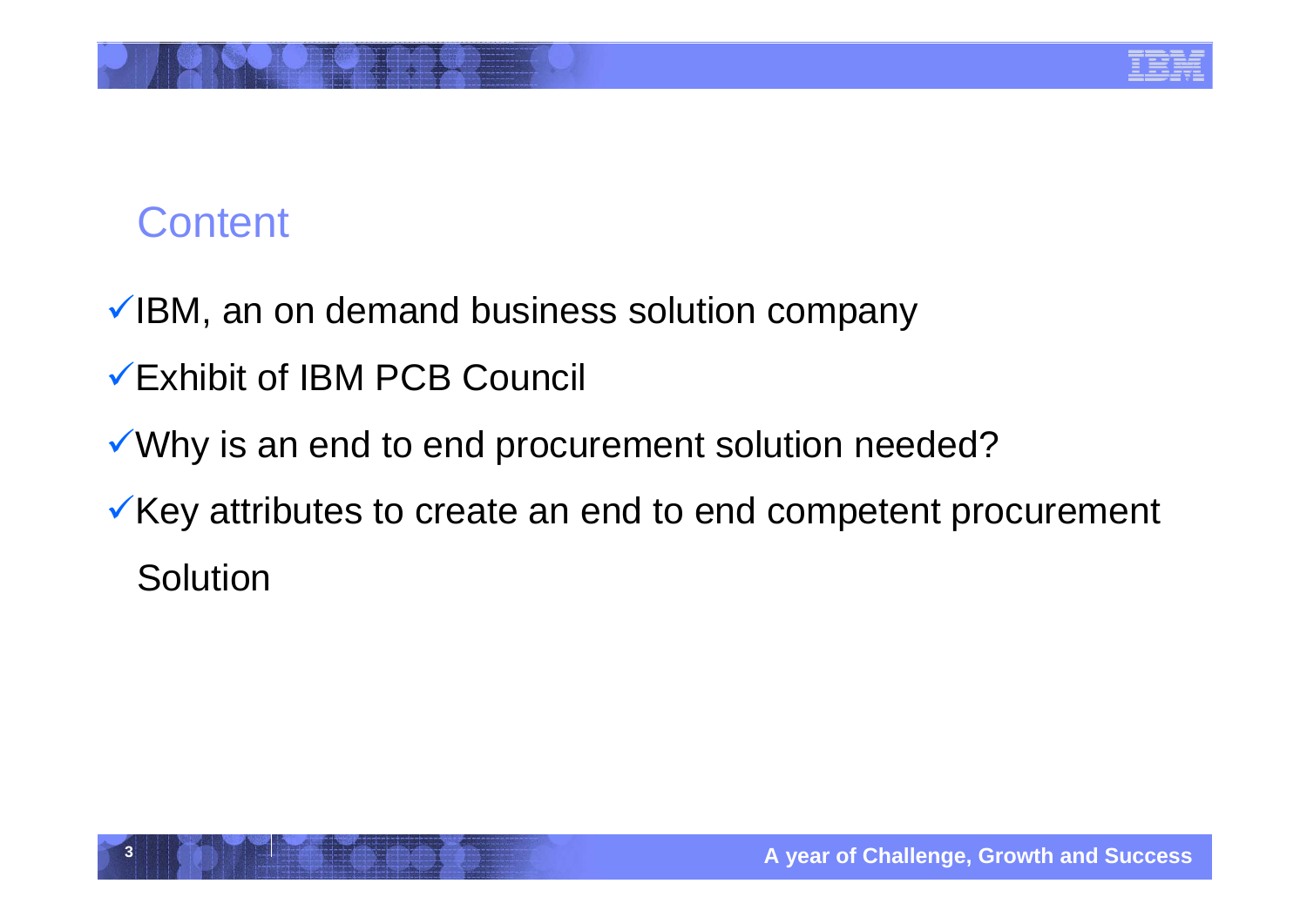

**IBM Systems Group** 



### IBM innovation and computing technologies provide choice

#### Core on demand Technologies



C 2003 IBM Corporation

#### A vear of Challenge, Growth and Success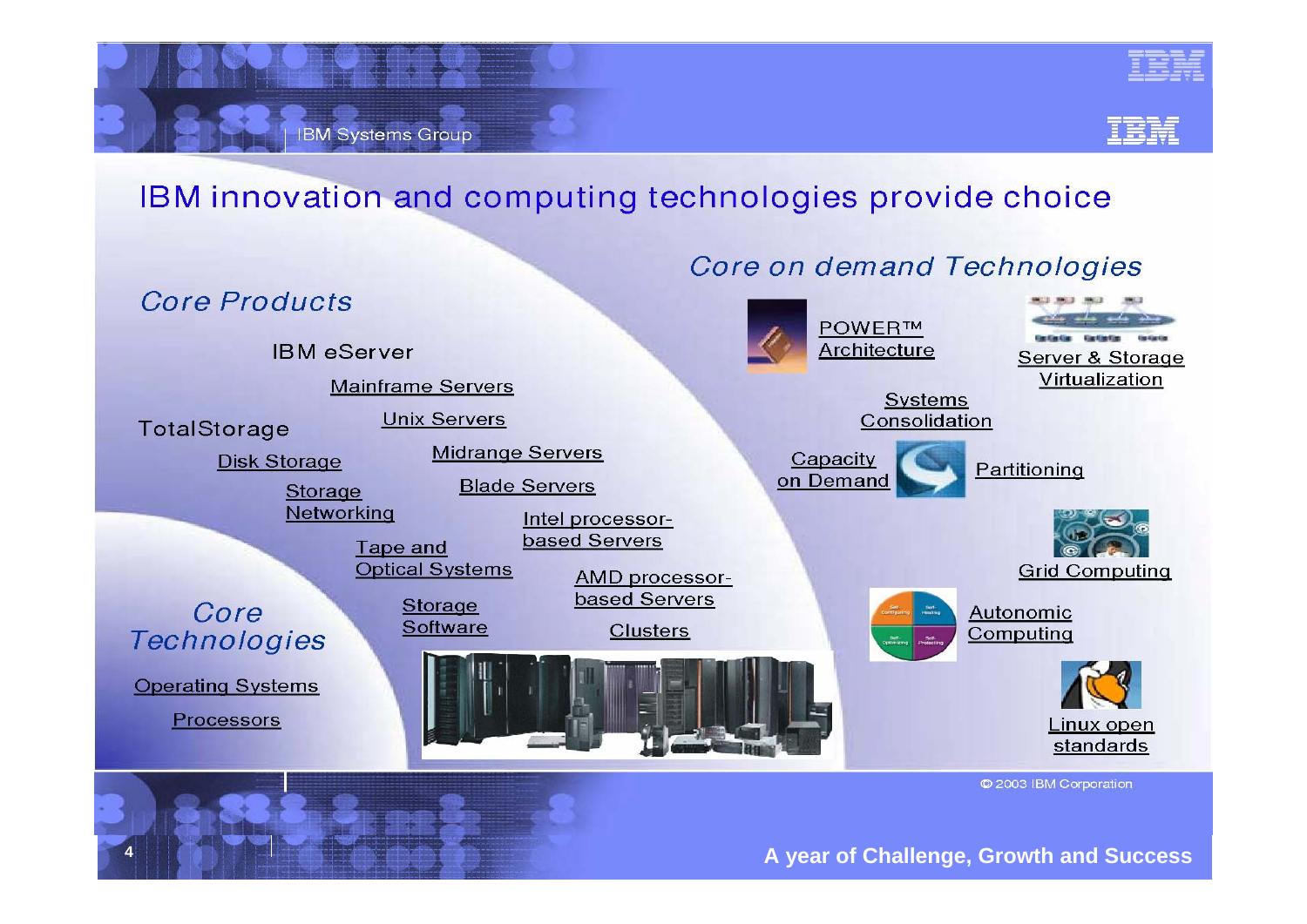

# **IBM @server Product Family**









## **xSeries**

- Affordable, Linux and NT-ready servers with mainframeinspired reliability
- Blade and  $\blacksquare$ rack mount solutions

## **iSeries**

- $\blacksquare$  Most flexible, high performance integrated **business** servers
- Capacity upgrade on demand

### pSeries

- Most powerful,  $\blacksquare$ technologically advanced **UNIX servers**
- **Classic RAS**  $\blacksquare$ (reliability, availability, serviceability / scalability)

#### zSeries

- **Enterprise servers**  $\blacksquare$ for e-business
- $99.999\%$ availability  $(<5$  min/year)
- over 30  $%$  MIPS growth annually



### Storage

- "Shark" provides m. over 3.6 TBytes storage
- Local storage subsystem partitioning
- Metro/Global **Mirroring options**

Linux support across all platforms Interlocked with Storage and Service Offerings

C 2003 IBM Corporation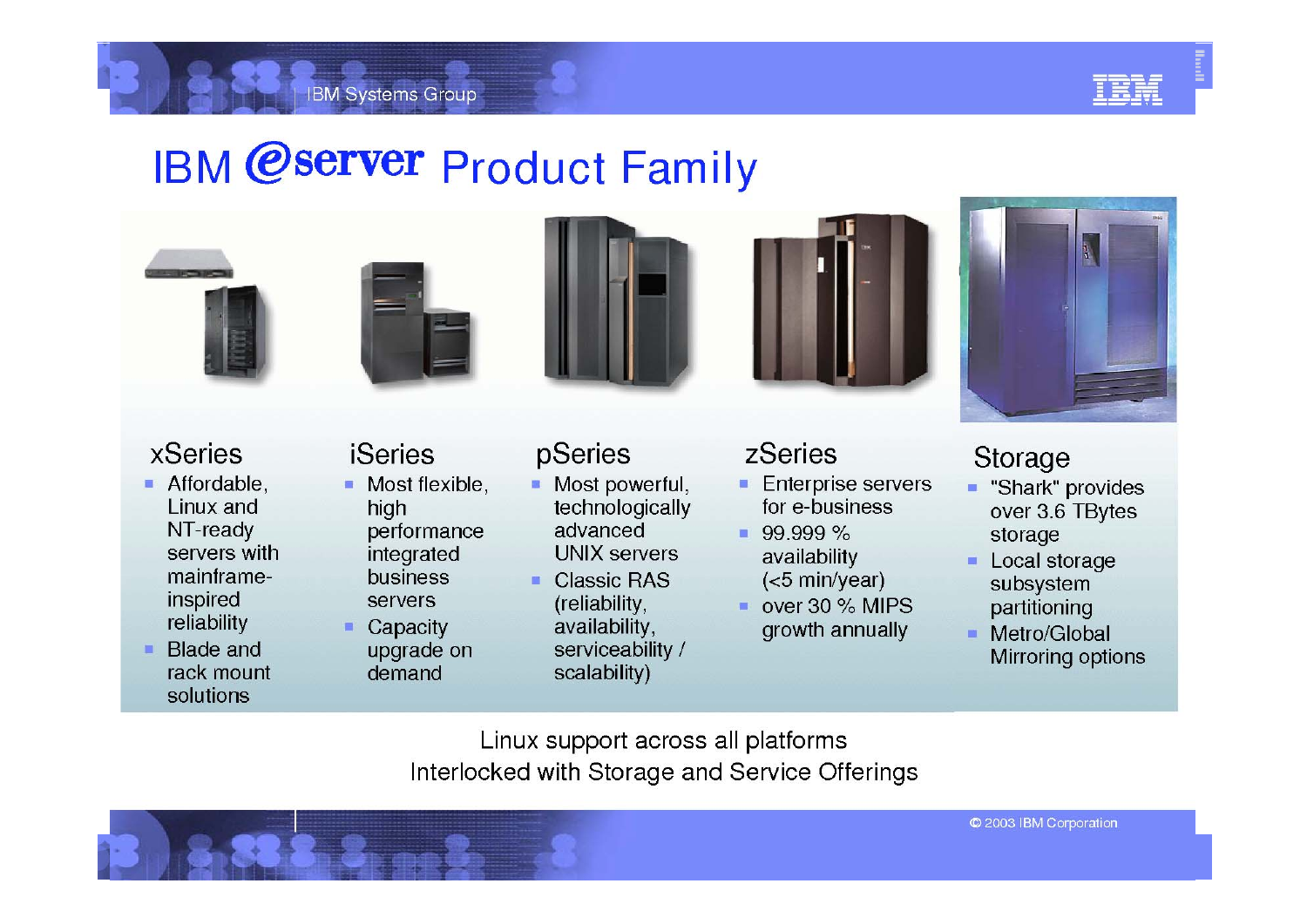



…two years ago **Palmisano** was talking business with A.G. Lafley, CEO of Procter & Gamble Co. (PG ),…Lafley asked Palmisano to estimate how many of P&G's 100,000 employees it truly needed….Lafley stunned him by saying that P&G might be able to get by with only a quarter of its workforce. Specialized service companies might be able to handle everything else, from human

resources to customer care. tech services…For IBM's new CEO, Lafley's idea delivered a strong jolt of the future. **"We saw it as an industry shift," he recalls.** 

Over the past two years, **Palmisano has built these concepts into a strategy** that would be laughable -- if it weren't so serious. His goal is to free IBM from the confines of the \$1.2 trillion computer industry, which is growing at just 6% a year. Instead of merely selling and servicing technology, IBM is putting to use the immense resources it has in-house, from its software programmers to its 3,300 research scientists, **to help companies** like P&G **rethink, remake, and even run their businesses** -- everything from accounting and customer service to human resources and procurement. "We're giving our clients a transformational lift," says Palmisano.

**…getting there will be a slog...no sure bet…**

**Source Business Week April 18, 2005**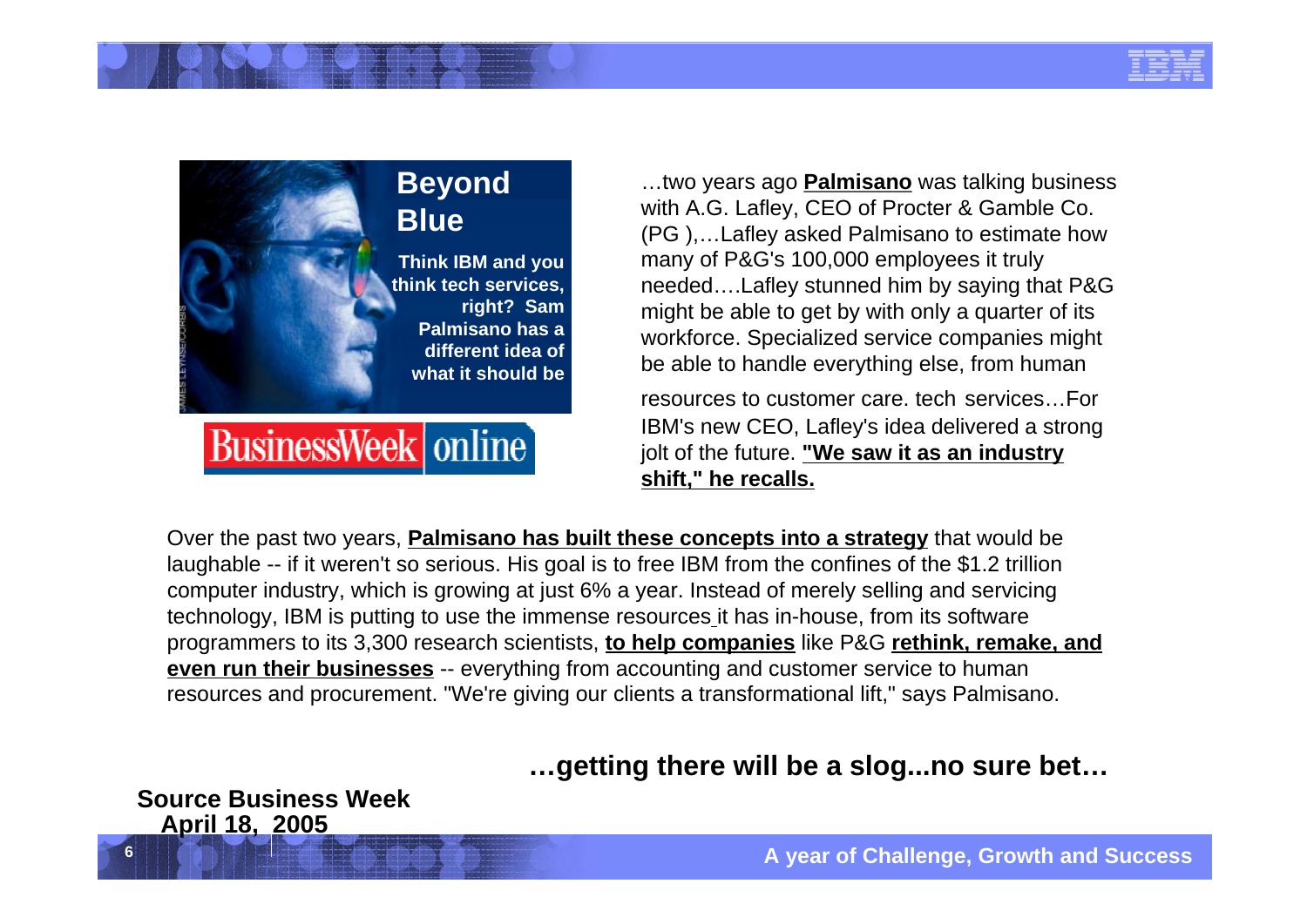### Council Responsibility by Direct Report

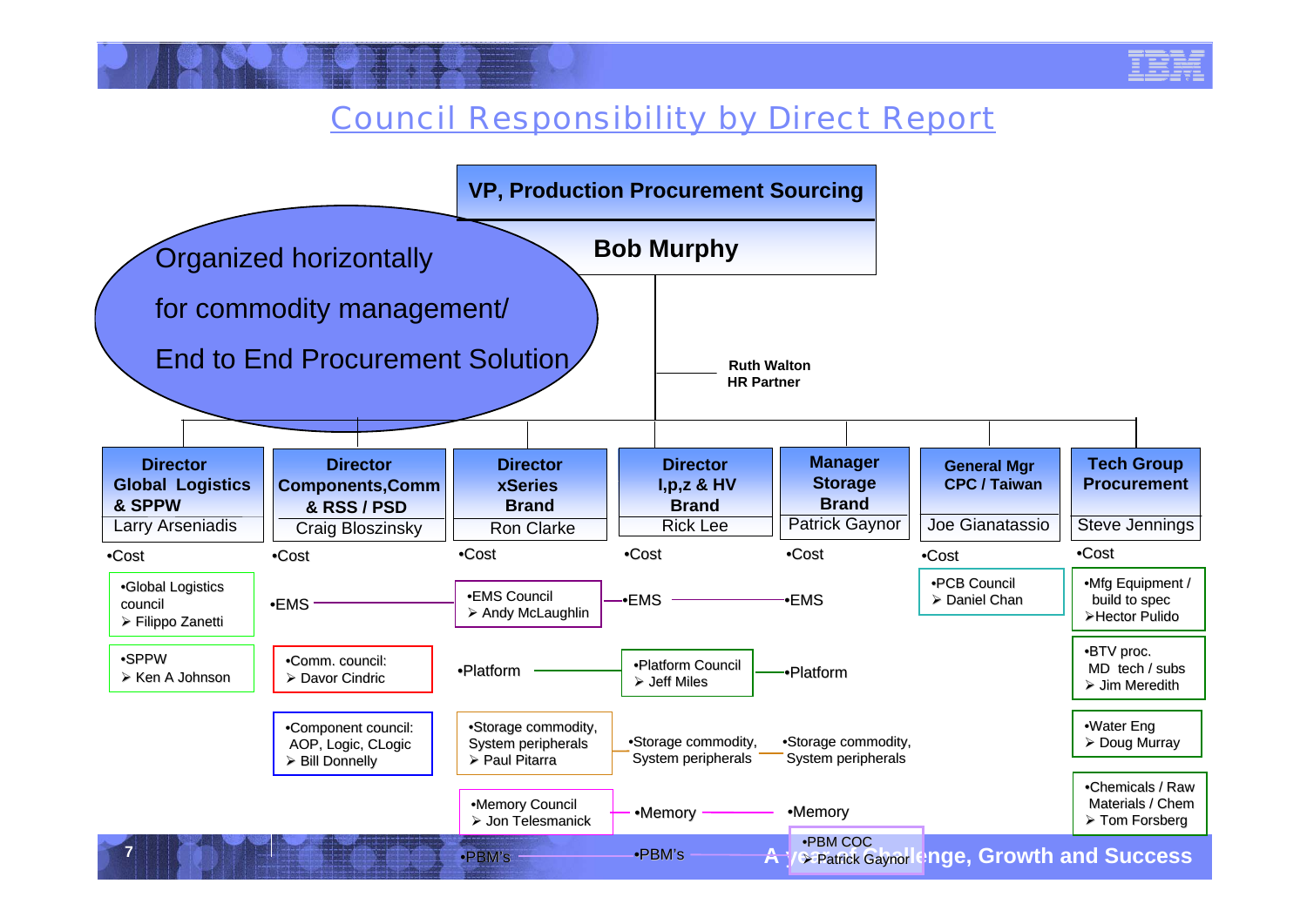| ٠ |  |  |   |  |
|---|--|--|---|--|
|   |  |  |   |  |
|   |  |  |   |  |
|   |  |  |   |  |
|   |  |  |   |  |
|   |  |  |   |  |
|   |  |  | ė |  |

## SCM is the largest of six service areas in the BCS matrix



#### **Community Examples**

- $\cdot$  SAP
- Siehel
- Oracle
- Dassault
- Business Intelligence
- Web Services
- Wireless/RFID
- . On Demand Workplace
- Safety and Security
- Digital Media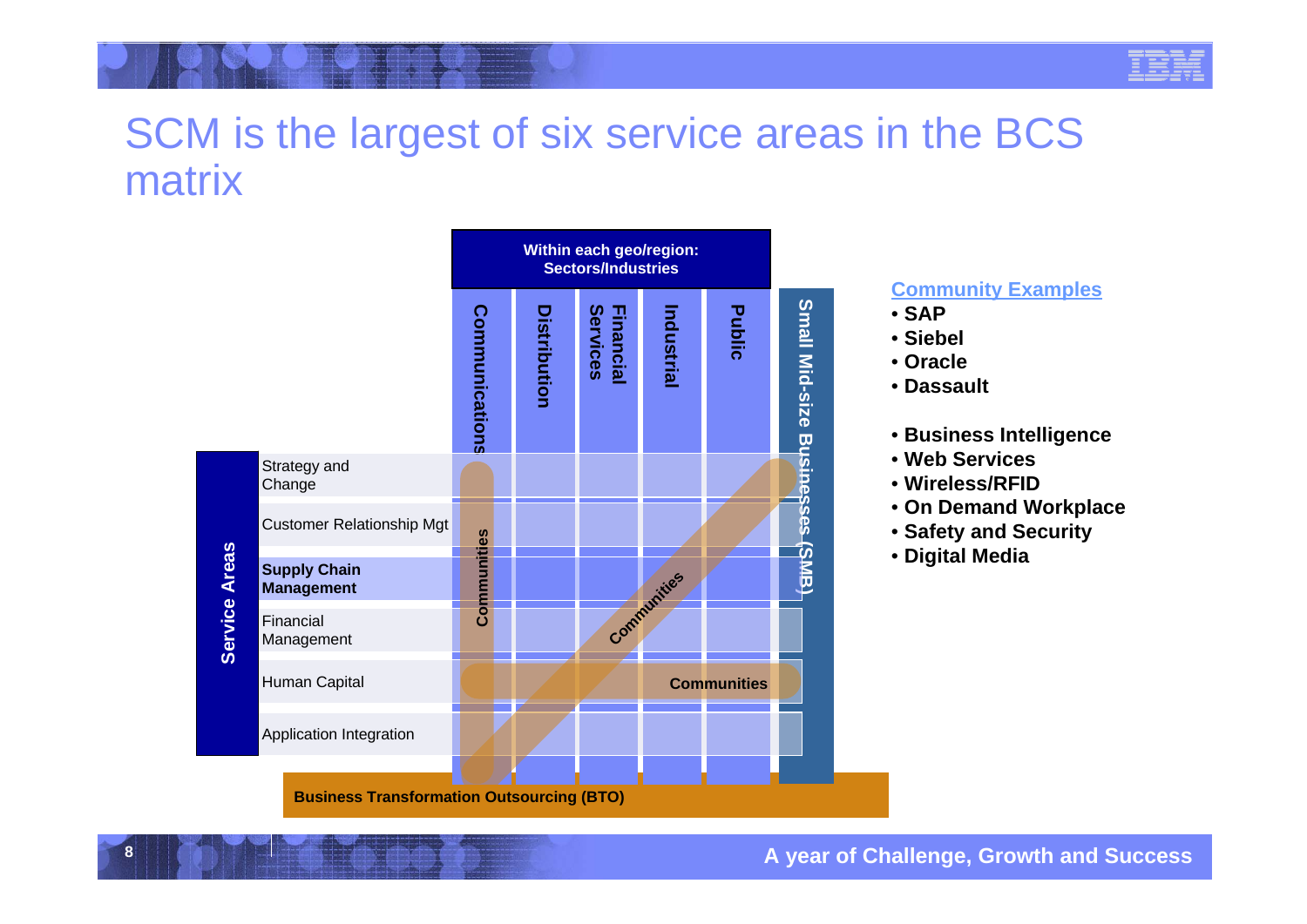

# Will use my managed PCB council as an example to share what I mean End to End Competent Procurement Solution

# We differentiate with our competitors

- **Through ISC strategy**
	- Leader of end to end cost/flexibility of supply/best serviceability
- **Through Technology innovation**
	- $-$  Leader of technology, reliability and quality

**Final goal is to become on demand premier PCB**  *solution provider* **in global PCB Supply market**

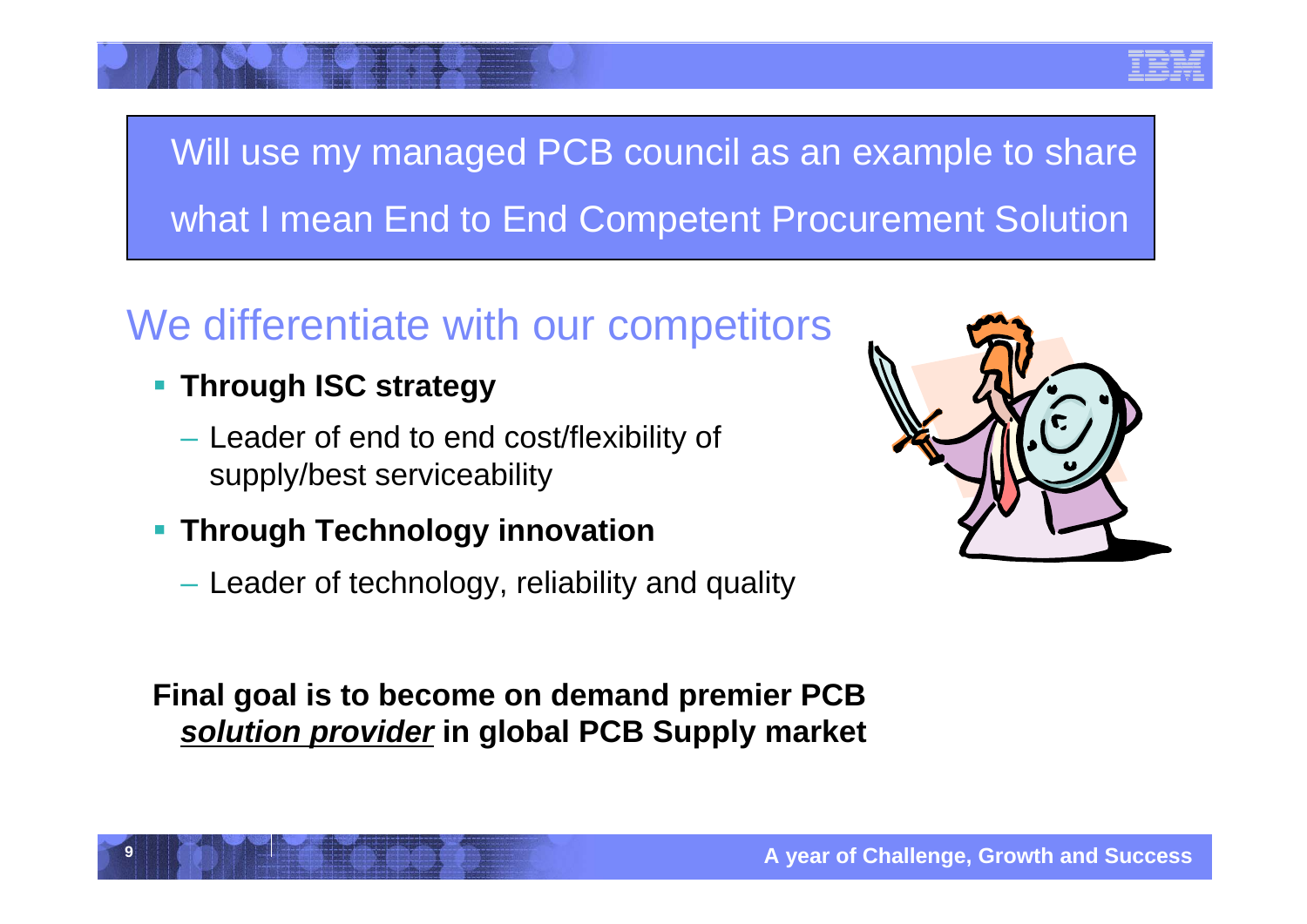## Mission Statement of IBM PCB Council

**An intelligence based PCB solution provider to develop competitive procurement advantage to both internal and external client, their today and future challenge, with a goal to cultivate mutual success between IBM, the client & supplier, and target to achieve the below imperatives:**

- a.Innovative PCB solution
- b.The minimum end to end cost
- c.Exceed client quality and reliability requirements
- d.Optimize flexibility of supply with min cost of liability
- e.Best global serviceability to our clients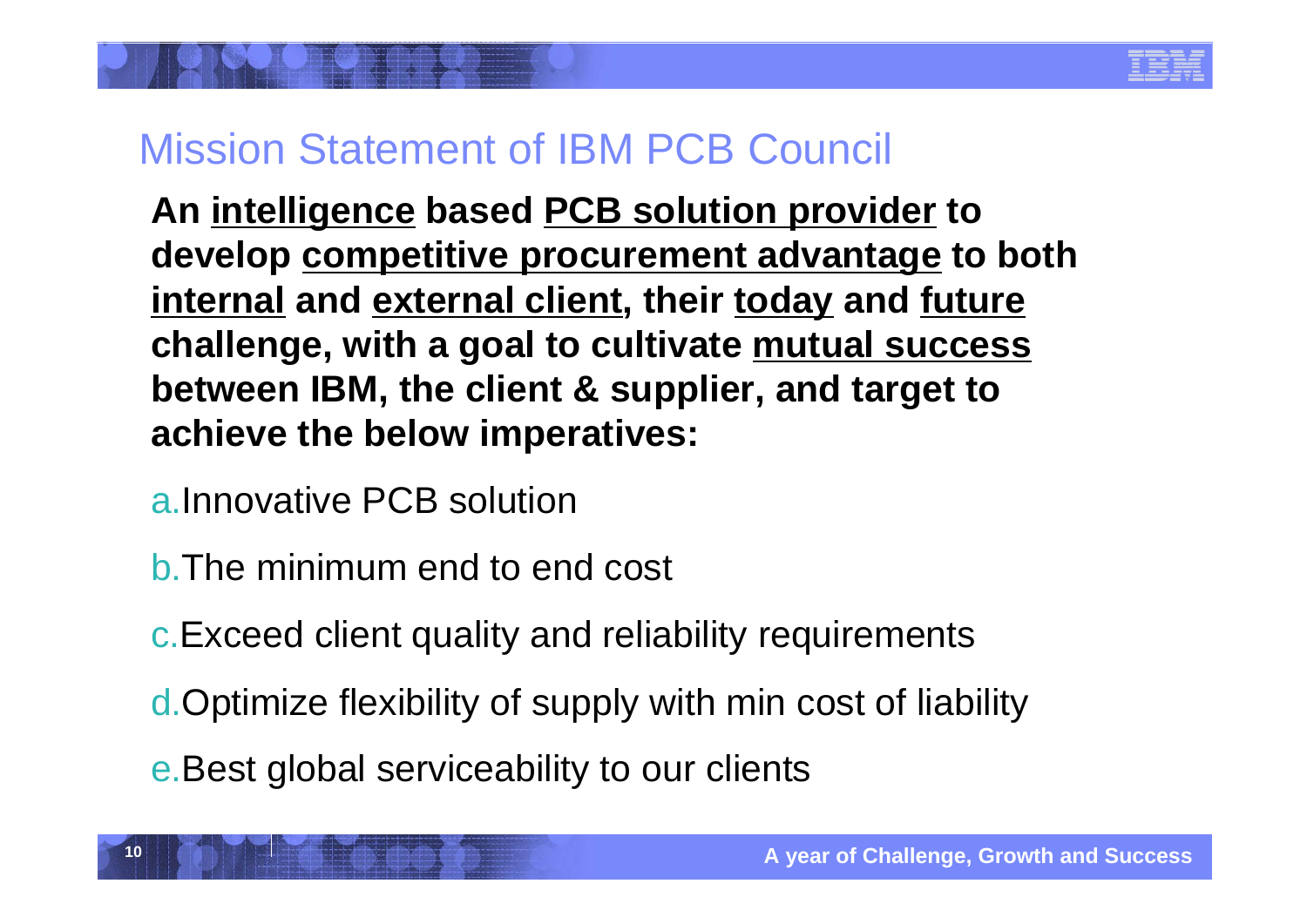

## IBM PCB Council Core Committee

**Integrated Supply Chain-PP**



Executive:Joseph Gianatassio

**11**

Management Consultant:

Susan Krystek, Jim Mayerle, George Franke,Reeve Samson, Eric Kline, Mark F Hoey, Michael Wyatt, Michael Bi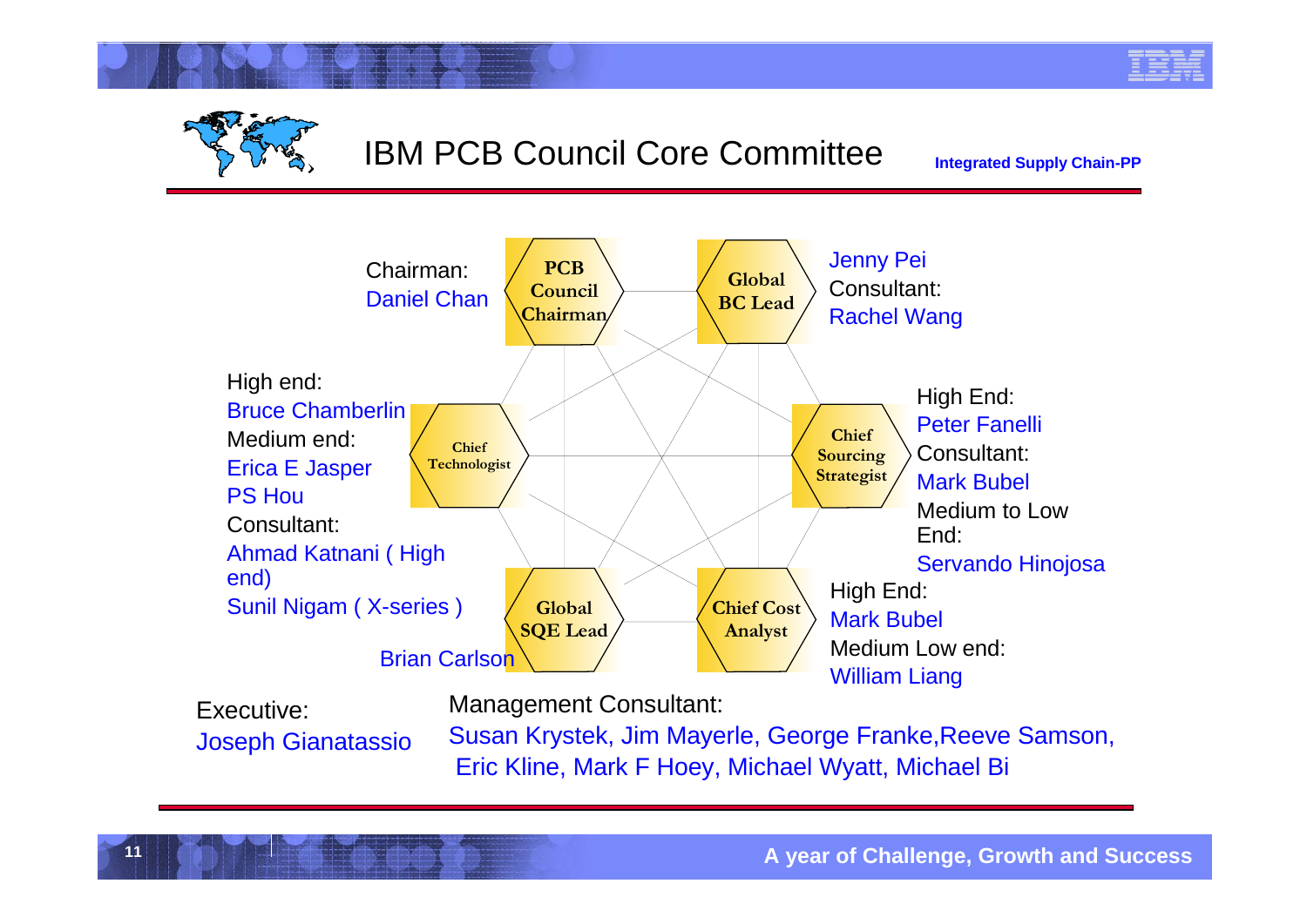## PCB Council Global Process Owner, globally integrated

- 1. Environmental related stuff ( PS hou )
- 2. PCMS/DCF ( BC: James Su, Operation:William Walker )
- 3. SQMS for panel council/On line info of suppliers ( Related PME )
- 4. Finance Risk assessment ( William Liang )
- 5. Supply flexibility data base ( William Liang )
- 6. SPQL : Low End (FE CM Supppliers ): ( Gause Hu ) High end ( US & European CM ) : ( Brian : Overall, global Lead )
- 7. Bob PMD: ( Jenny Pei )
- 8. RoHS PCB: ( GCM: Mark Bubel, PME:Wayne Rothschild, PS Hou )
- 9. Global fact sheet data base ( Related PME )
- 10. PCB Team room administrator ( William Walker )
- 11. Corporate Development Council ( Wayne Rothschild )
- 12. Enterprise relationship ( Rachel Wang )
- 13. Report Card ( Helen Mao )
- 14. Warranty Recovery ( Helen Mao )
- 15. Market price matric of medium to low end ( William Liang )
- 16. VPA ( Servando and Rachel )
- 17. Emerging PCB source project ( Jenny Pei )
- 18. FE QTAT/Quick turn service project ( James, Sunil & Rick )
- 19. Emptoris RFQ Web system ( Rachel Wang )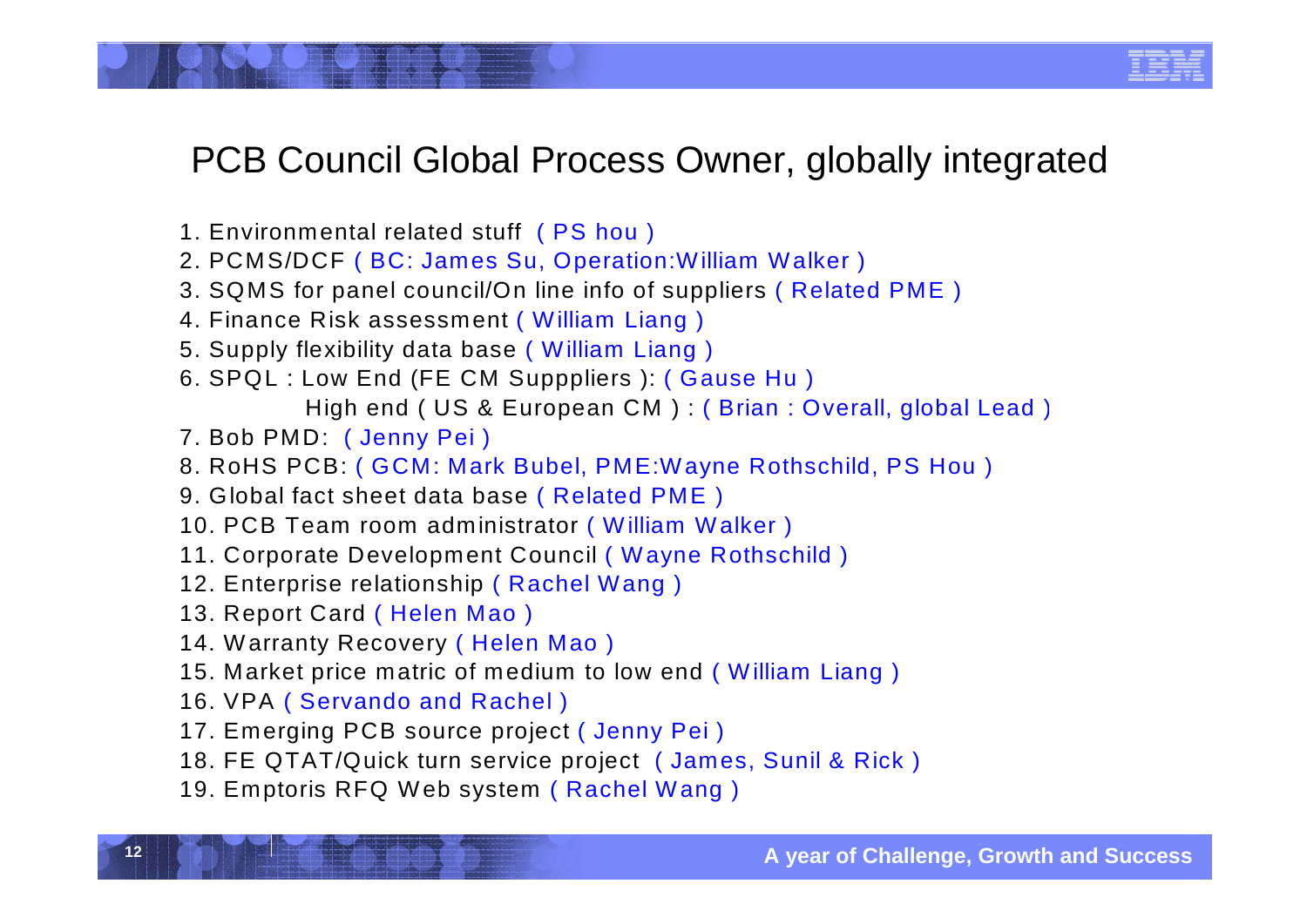

## End to end competent procurement solution, indispensable in today highly competitive commercial world….

- **Win bottom-line, market share & revenue with an excellent customer satisfaction**
	- $-$  Either complete or partial outsourcing solution
- **Enhance efficiency of the company operation**
	- $-$  Improve quality performance especially in manufacturing & operation sense
		- No line down/no system down time/no product re-call/etc.
	- $-$  Improve efficiency of operation such inventory turn, etc.
		- Normal Mfg inventory for PC: 120+ with VMI like IBM TP before
	- Strong support of technology or emerging solution development
		- Virtual R&D center, New Idea generation, etc.

**13**

## **Benchmarking competitive force from global market**

 Drive overall company competitiveness Vs global market competitive force, assure Marginal benefit = Marginal Cost.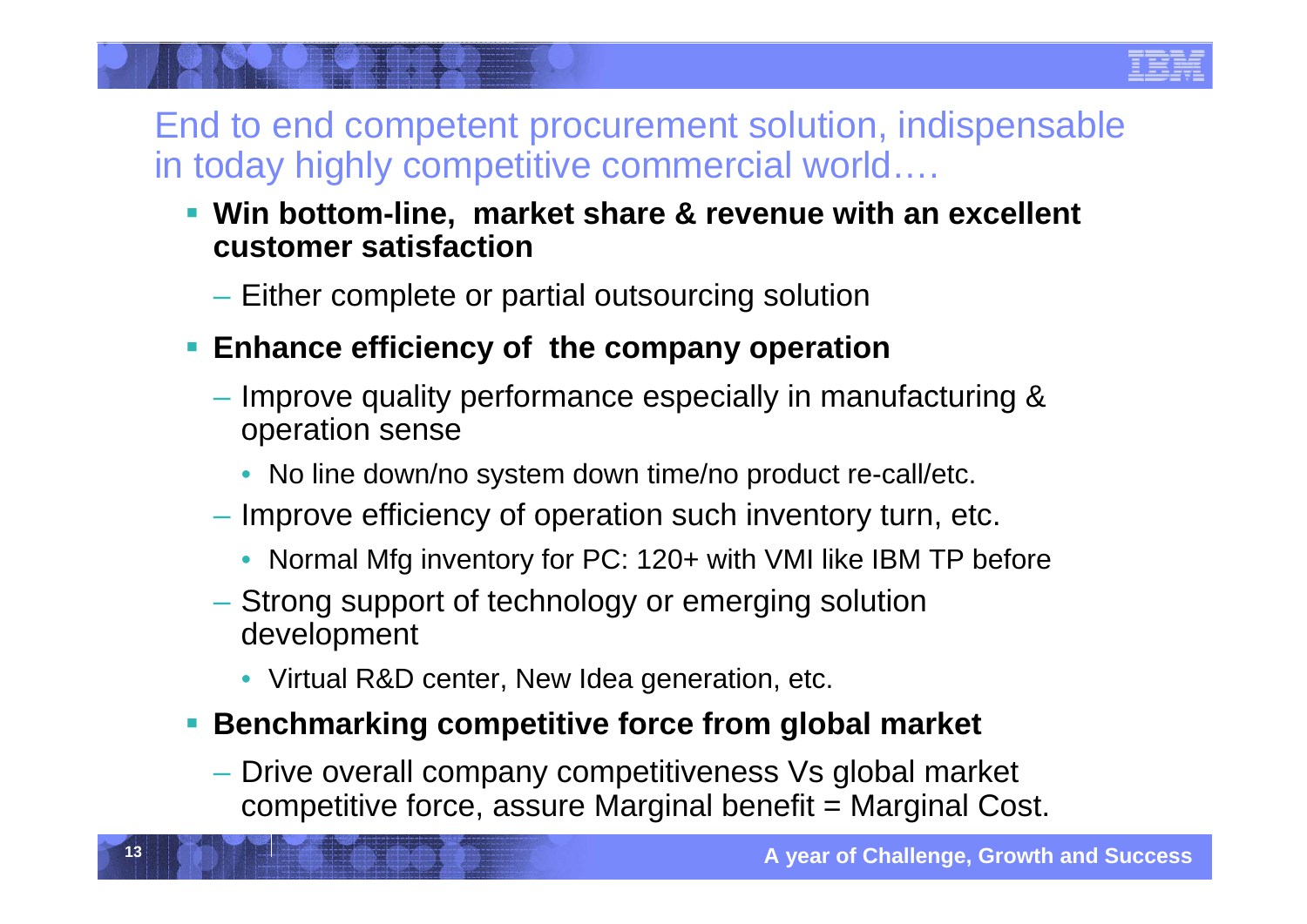## Key attributes to create successful end to end competent procurement solution

- Strong senior management support and help to push
	- CPO roles and influence in Senior management team
	- A strong hold of procurement authority
		- No by pass or at least minimize by pass
		- Procurement professional team, the final commercial case decision maker
	- Excellent career path of procurement professional
		- Not an administration, but a professional business career
	- Strong IT infra-structure

- Integrated Supply Chain ( ISC )
	- > IT driven demand and supply fulfillment process, like Dell
	- > Fulfillment Center concept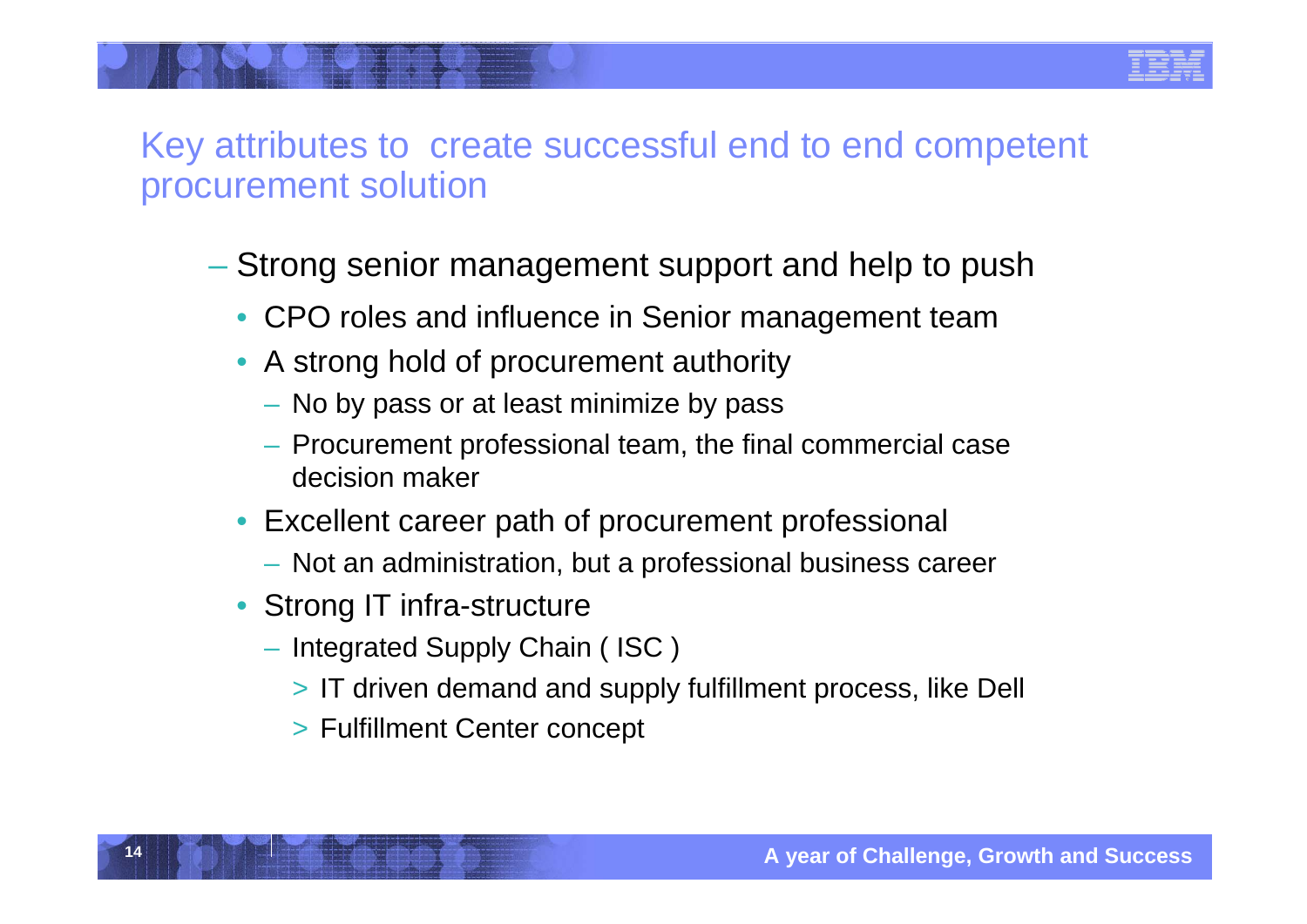Key attributes creating successful end to end competent procurement solution

- Globally organized with best global procurement talent
	- •Must be borderless, no geographic biases
	- •Organic organization: matrix or networking organization
	- •Strong commodity/service/etc professional knowledge and skill
	- •End to end solution driven organization
	- •Commodity driven organization Vs operation driven organization
- Global strategic sourcing approach: plan and execution
	- Volume and Supplier consolidation
	- •Develop strategic supplier relationship
	- • Market intelligence based sourcing strategy
		- Global supply market intelligence
	- •Competitor move, how to buy better than competitors
	- •Supplier move, how to capture the best opportunity
	- •Political influence, tax, etc.

**15**

**A year of Challenge, Growth and Success**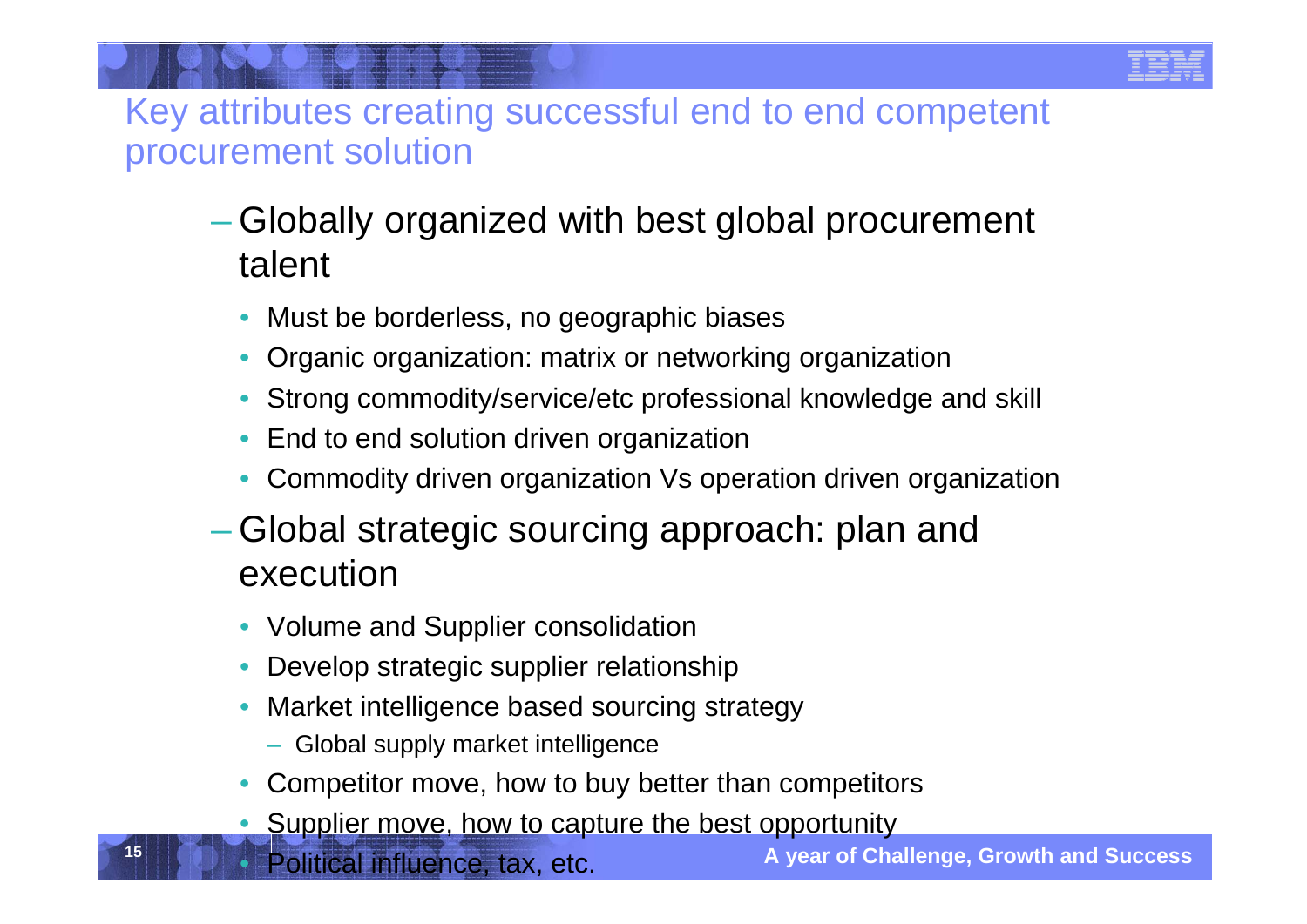

## Key attributes creating successful end to end competent procurement solution

## Supplier development

- An investment approach especially in technology sense
- •Strong technical team support
- •Higher development hurdle, higher return

#### –Good commercial process

- • Open and honest, market driven quoting process
	- first class sourcing decision process
	- Strong leadership in sourcing process
- End to end cost evaluation process of quote
	- Report card appraisal process

- Business award according to performance overall
	- > cost, quality, technology and serviceability
- Reverse engineering/cost analytical model
- • A proper business control process to assure the best practice
	- Monitoring of key measurements, but don't be too many